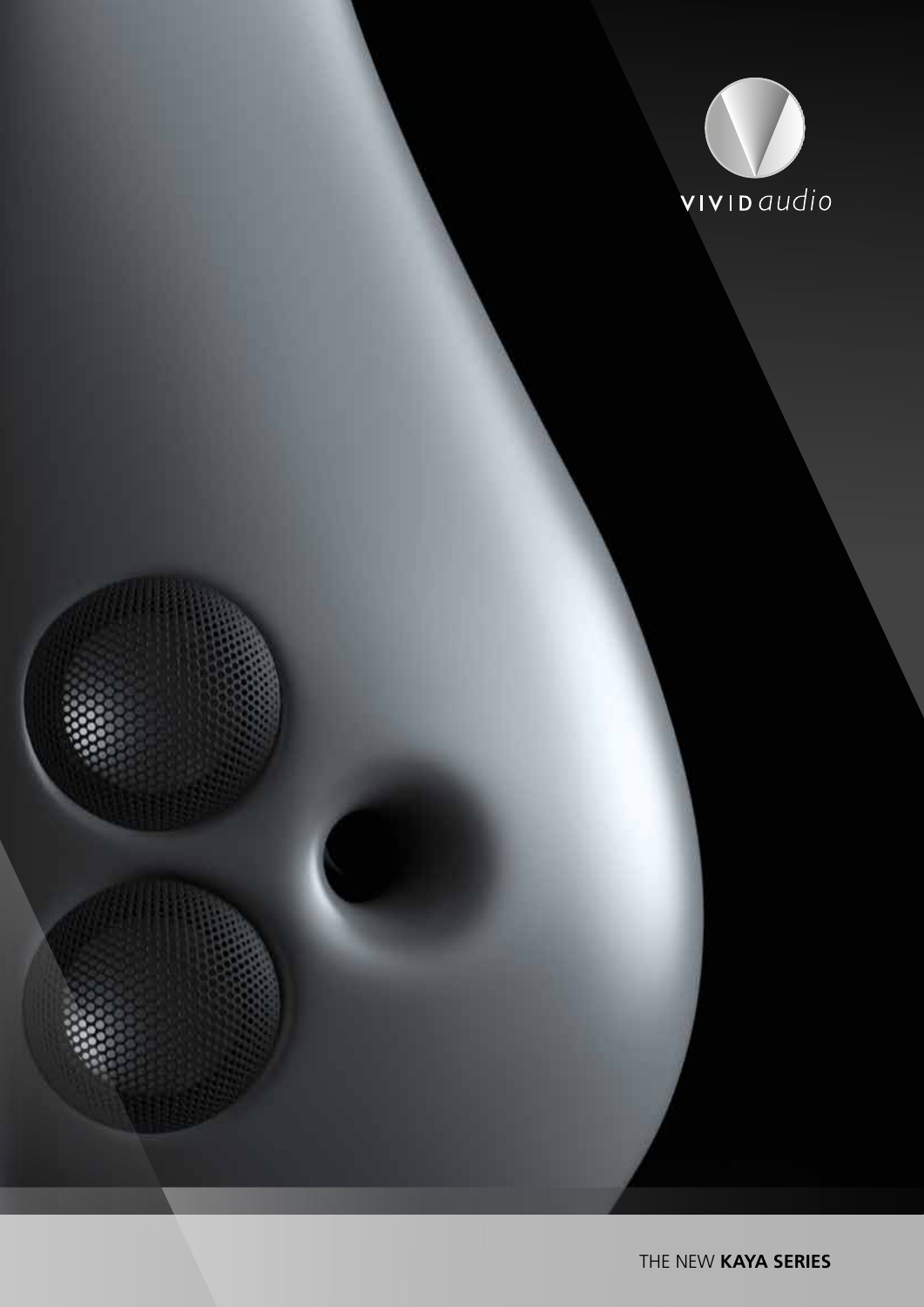vividaudio.com

# EASY ON THE EAR. EASY ON THE EYE.





At Vivid Audio, we've made our name on our loudspeakers' world-class sound quality and engineering excellence. And while they sound like no other, they also have an aesthetic all of their own, which not every space, décor or customer can easily accommodate.

### So, we've created Kaya.

Every model incorporates all our acoustic engineering innovations and know-how to deliver our signature transparency, coherence, speed and musicality. We teamed up with specialist industrial designers to create the sleek subtle enclosures, which blend easily into any room. Compact and uncomplicated, Kaya loudspeakers offer a new route into the Vivid Audio brand and sound experience for those without a dedicated listening room, or who simply prefer a simpler, less radical look.

### Made for the home.

Our new range takes its name from the Zulu word meaning 'home'. We chose it because the loudspeakers are designed to sit comfortably in any domestic space - and Zulu is the main ethnic language of South Africa, where our manufacturing facility is based.





THE NEW **KAYA SERIES**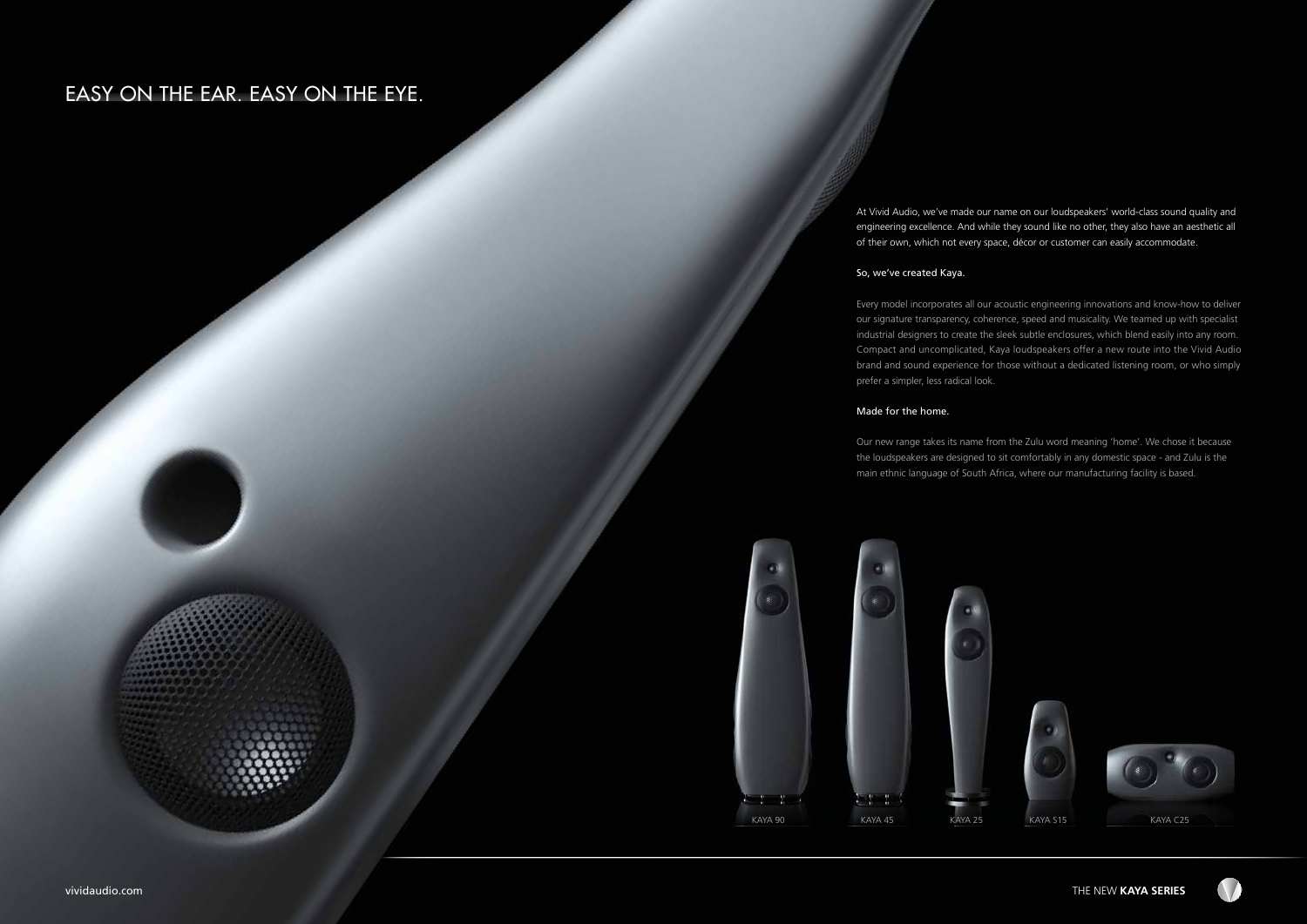## vividaudio.com THE NEW **KAYA SERIES**



## KAYA 90 KAYA 45

Our top-of-the-range Kaya models will fill even the largest room with smooth, majestic sound. These three-way floor-standing loudspeakers combine some of our very best audio technology with a slim, unobtrusive profile, making them a joy to listen to, and easy to live with.







Reaction-cancelling drivers, housed in a composite enclosure with our patented Tapered Tube loaded reflex, deliver prodigious but exceptionally tight bass. Mid-range frequencies are handled by our new C100SE driver: a radial magnet right next to the voice coil opens up the higher frequencies and reduces distortion. The driver is mounted on its own independent exponential absorber horn. By folding the horn back in on itself, we've reduced its length by 40% to fit the compact enclosure, yet performance remains uncompromised. Top notes are delivered by our tried-and-trusted D26 tweeter; its carbon-reinforced catenary dome preserves pistonic integrity up to 40kHz for unrivalled clarity and precision.

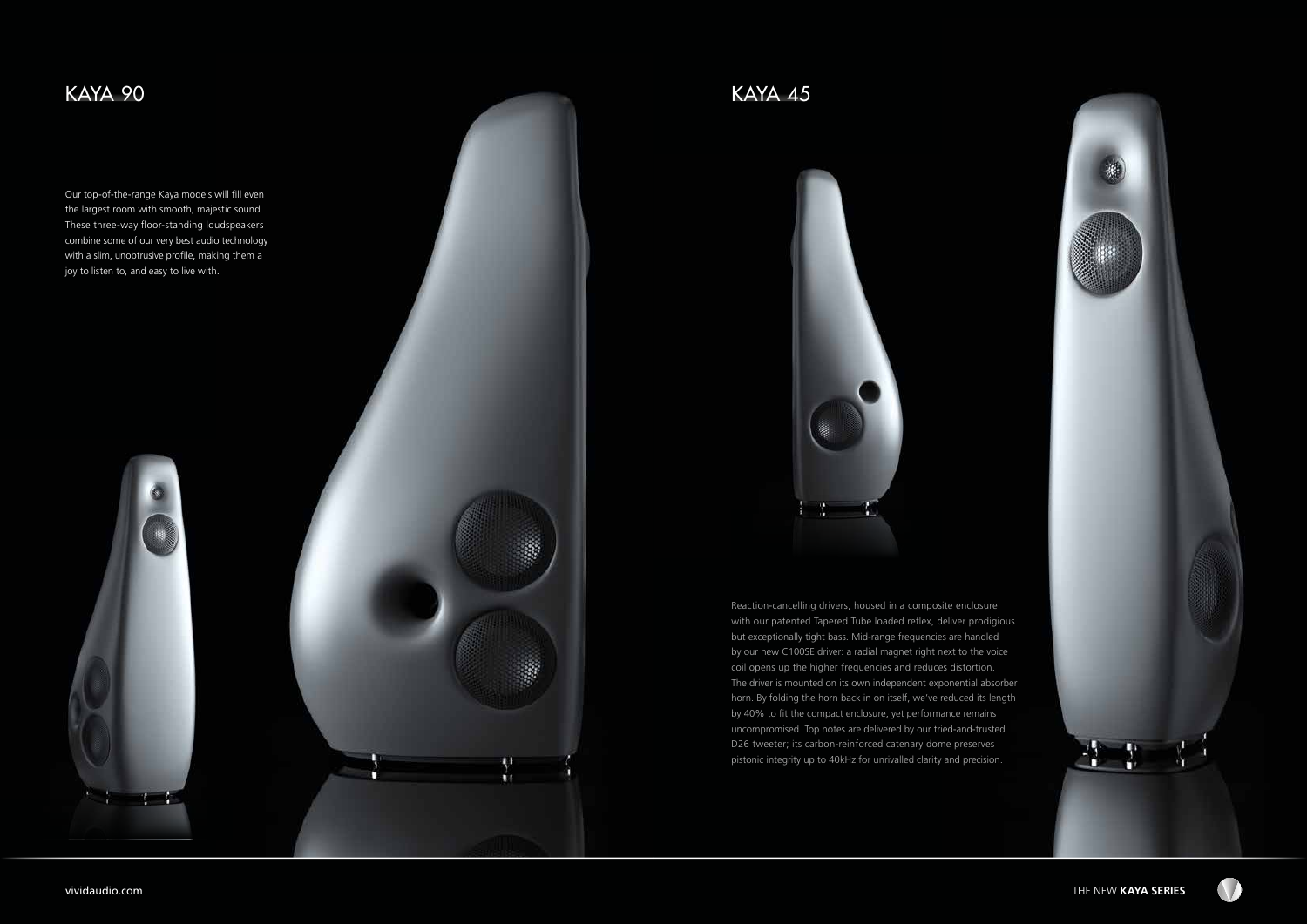## KAYA 25 KAYA S15 & C25

We appreciate you may not have the room, or the inclination, to share your living space with a set of floor-standing speakers. Equally, we don't believe that should mean compromising on sound quality or your overall listening experience.

Which is why we've created the Kaya S15 & C25.

In a significant departure from our established product ranges, the Kaya S15 is a compact two-way speaker, specifically designed to sit neatly on a shelf, or for wall-mounting using the dedicated bracket. For the bass and mid-range frequencies, we've developed the C100SEL, a special long-throw version of our proven C100SE driver. This uses a 25mm magnet system identical to the C125D unit found on the larger Kaya models, and gives an unusually long linear drive for such a small unit. Despite its diminutive size, the S15 brings you the benefits of its larger siblings' tapered tube absorber, which eliminates the 'boomy' tones usually associated with small reflex speakers.



vividaudio.com THE NEW **KAYA SERIES**

Designed for smaller spaces, and mounted on a machined plate of aerospace-grade aluminium, Kaya 25 delivers a fine-detailed, transparent sound on a scale that belies its compact dimensions.

Although it's a two-way system, Kaya 25 still benefits from our tapered tube enhanced reflex bass loading, concealed within a vacuum-infused composite shell; in contrast to the larger models, the exponential absorber horn is cleverly hidden in the stand. A single alloy-coned C125D drive unit handles both bass and mid frequencies: like the C100SE fitted in the larger units, it uses a radial magnet to ensure clean, transparent sound right to the top of its range. The D26 tweeter is mounted in a shallow waveguide to match the dispersion of the C125D.